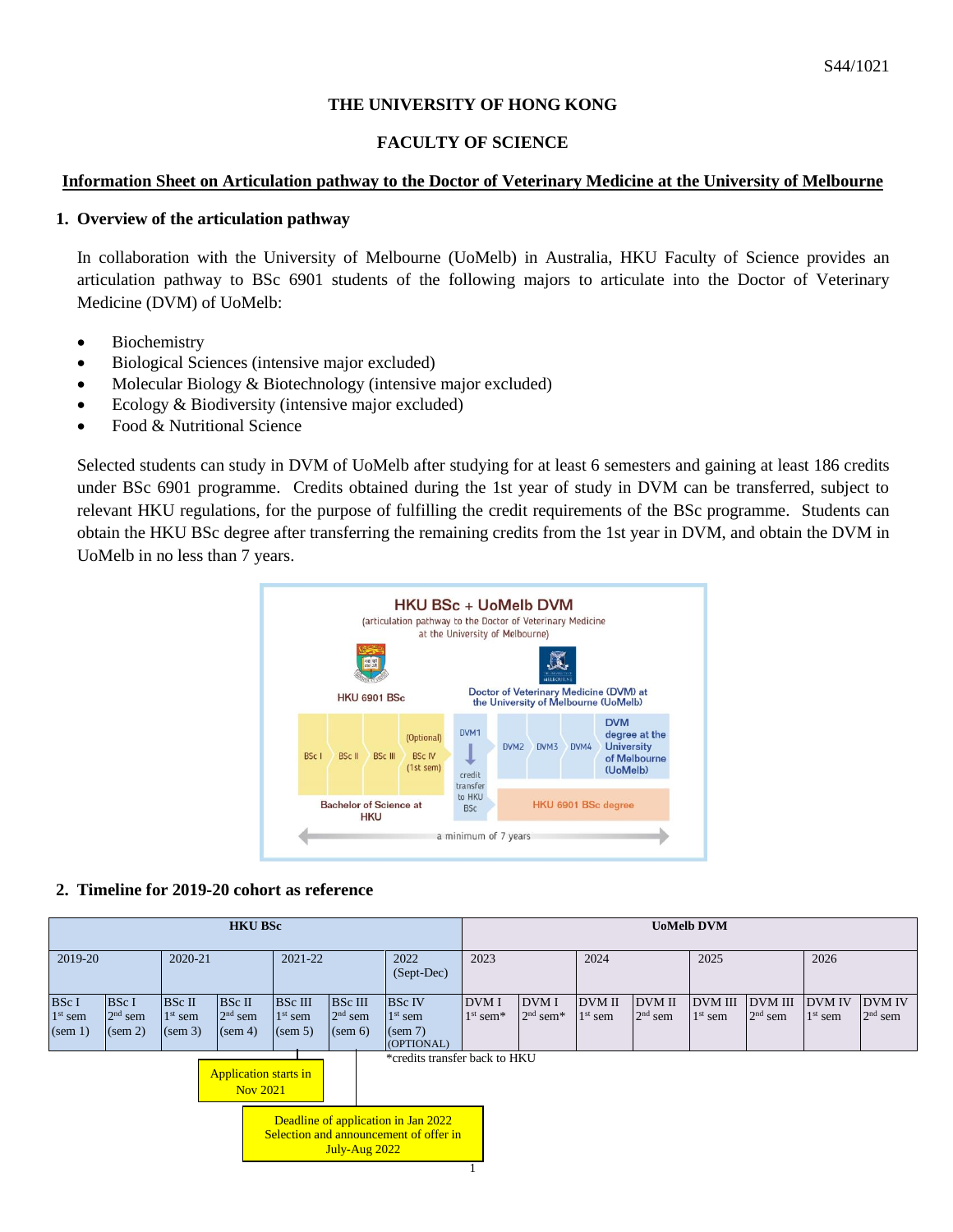## **3. About DVM at UoMelb**

The UoMelb is a renowned university in the global arena. It ranks 33<sup>rd</sup> and 41<sup>st</sup> in the Times Higher Education World University Rankings 2021 and QS World University Rankings 2021 respectively. The DVM also ranks 18th in Veterinary Science of QS World University Rankings 2021.

The DVM is Australia's first graduate-entry, professional veterinary science qualification. It embraces a strong foundation in veterinary science, the latest clinical technologies and evidenced-based practices, and draws on the wealth of experience from the academics of UoMelb. It recognises the pivotal role of animals in society, and prepares students to become leaders in management, welfare and care of animals in diverse settings. Its Tracks programme also prepares students best for their chosen career path, by concentrating their studies on a particular area of clinical interest and gaining complementary industry-ready skills and knowledge.

The DVM programme is internationally accredited. Their accreditation allows graduates to obtain employment as a practising veterinarian in many countries, without further training. The DVM is accredited by Australasian Veterinary Boards Council Inc (Australia), American Veterinary Medical Association (USA) and Royal College of Veterinary Surgeons (UK). Degree holders are also qualified to register as veterinary surgeons and practise in HK through Veterinary Surgeons Board of Hong Kong.

Detailed information of the DVM programme at UoMelb can be found at [https://study.unimelb.edu.au/find/courses/graduate/doctor-of-veterinary-medicine/.](https://study.unimelb.edu.au/find/courses/graduate/doctor-of-veterinary-medicine/)

#### **4. Eligibility and selection of students**

Application will be invited in the  $1<sup>st</sup>$  semester of Year 3. Interview will be conducted to assess the applicants' potential and suitability for the programme. Announcement of offer will be made by the end of Year 3. Selected students should achieve a minimum cumulative GPA of 3.45 in the  $2<sup>nd</sup>$  semester of Year 3 (and in the 1<sup>st</sup> semester of year 4 if applicable) at HKU for entry into the DVM programme.

Students should provide a personal statement consisting of a one-page 500-words that demonstrates student's longstanding interest and commitment to animal health, production and welfare. This statement should include an introduction (max 100 words) and a table documenting any experience with animals, such as work experience relevant to veterinary science, participation in animals care or welfare organizations or other relevant activities. The table should document activity undertaken, date, duration (hours), description of the activity and a contact email that can confirm that the activity occurred.

Selected students would be invited to undertake an on-line CASPer Situational Judgement Test in 2022, which assesses "people skills" such as empathy, professionalism, resilience and ethics by presenting applicants with realistic, hypothetical scenarios and asking the individual a series of open-ended questions about how they would respond to the scenario. For further information about the CASPer Situational Judgement Test, see here: <https://altusassessments.com/casper> .

## **5. Number of students**

A maximum of 5 places will be offered annually.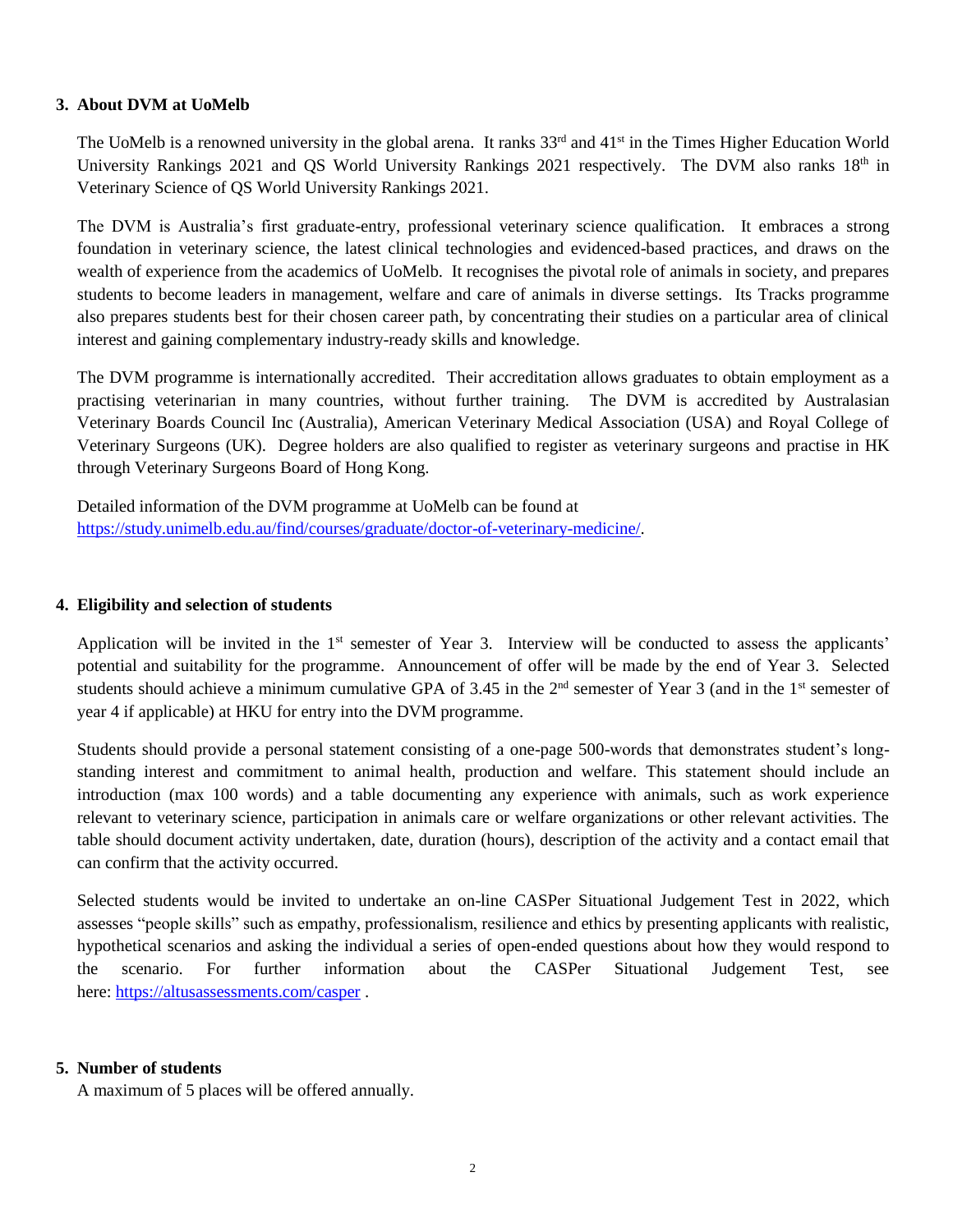# **6. Fees**

Students will pay the tuition of HKU for the regular semesters when they study the BSc programme at HKU.

Students will pay study abroad tuition fee (rate in 2022 for reference: AUD \$48,510) to UoMelb for the first year of the DVM.

For the subsequent three years in the DVM, students will pay international student tuition fees (rate in 2022 for reference: AUD\$74,368 per year) to UoMelb.

# **7. Structure of the articulation pathway**

For the minimum 3 years of study at HKU, students are required to complete at least 186 credits, including the fulfillment of major requirement and UG5 requirement. Also, UoMelb requires students to have completed at least 1 semester of Biology courses, 1 Chemistry course or 1 advanced level Biochemistry course as prerequisite for the DVM. The below illustrates the number of credits that students shall take each year to fulfill the graduation requirements:

| Year                                                  | <b>Courses/Fulfillment of requirement</b>                                                                                                                                     | <b>Number of credits</b>               |
|-------------------------------------------------------|-------------------------------------------------------------------------------------------------------------------------------------------------------------------------------|----------------------------------------|
| Year 1                                                | 96 HKU credits in one of the science majors:<br>$\bullet$<br>Biological Sciences, Molecular Biology &<br>Biotechnology, Ecology & Biodiversity,                               | At least 186 credits                   |
| Year 2                                                | Food & Nutritional Science, Biochemistry                                                                                                                                      |                                        |
| Year <sub>3</sub>                                     | 36 HKU credits in common core courses<br>$\bullet$                                                                                                                            |                                        |
|                                                       | 18 HKU credits of language courses (12)<br>$\bullet$<br>credits of English courses, 6 credits of                                                                              |                                        |
| Year 4 $1st$ semester<br>(Optional, opportunities for | Chinese course)                                                                                                                                                               |                                        |
| enrichment experience<br>available)                   | At least 36 HKU credits of free elective<br>$\bullet$<br>courses (should include 1 Chemistry course<br>or 1 advanced Biochemistry course if not yet<br>included in the major) |                                        |
| Year $42nd$ semester                                  | Courses in DVM I                                                                                                                                                              | At most 54 credits (by credit transfer |
| and Year 5 1st<br>semester (DVM I)                    |                                                                                                                                                                               | from 100 UoMelb points in DVM I)       |
| <b>Qualification</b><br>attained:                     | <b>BSc degree at HKU</b>                                                                                                                                                      | Total: 240 HKU credits                 |
| Year 5 $2nd$ semester                                 | Courses in DVM II to IV                                                                                                                                                       | 300 UoMelb points                      |
| to Year $81st$                                        |                                                                                                                                                                               |                                        |
| semester                                              |                                                                                                                                                                               |                                        |
| (DVM II to IV)                                        |                                                                                                                                                                               |                                        |
| Qualification                                         | <b>DVM</b> degree at UoMelb                                                                                                                                                   | Total: 400 UoMelb points               |
| attained:                                             |                                                                                                                                                                               |                                        |

Students are advised to plan early and consult course selection advisers/ academic advisers regarding the fulfillment of major requirement and UG5 requirement prior to studying the DVM programme.